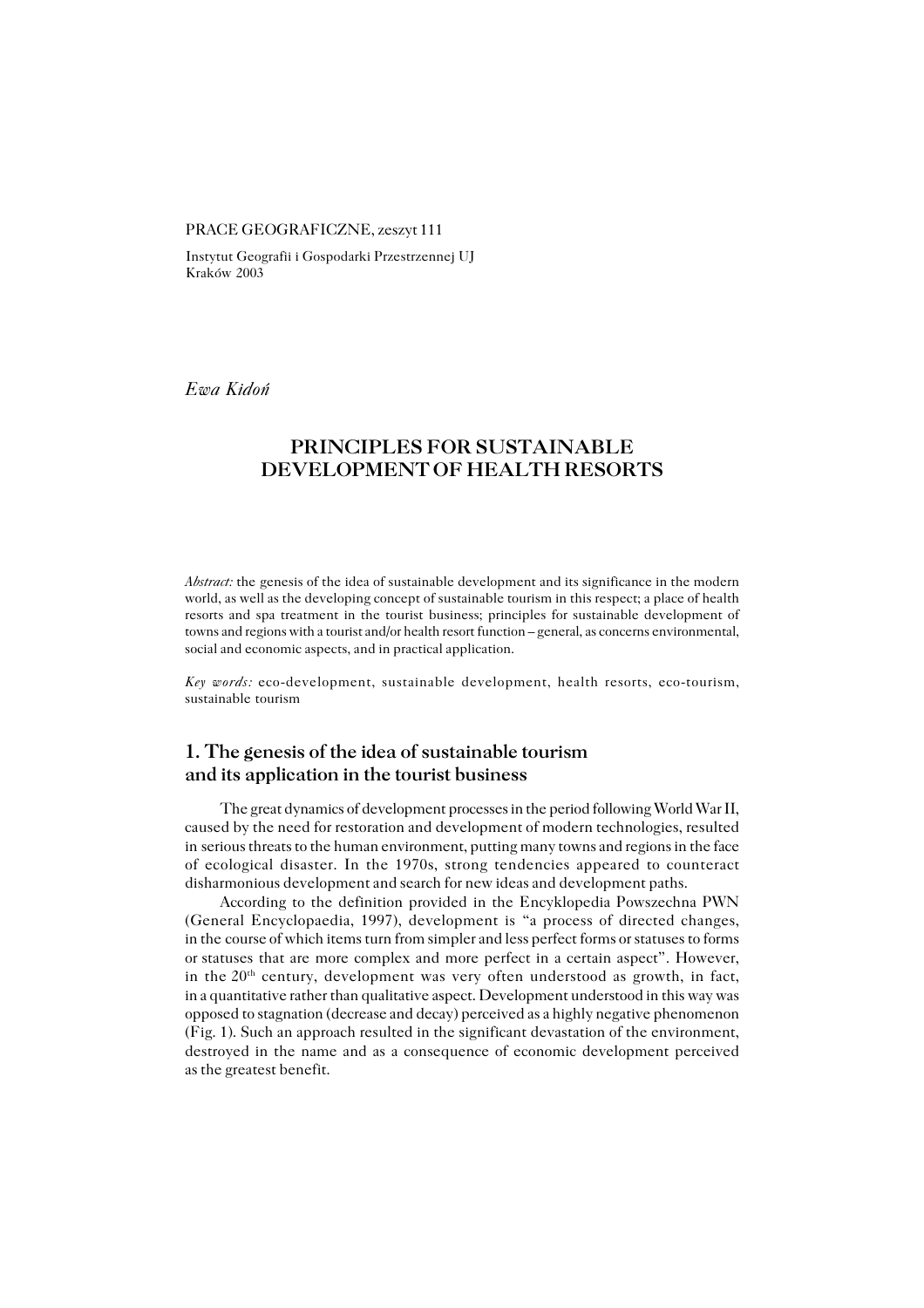

1 – development of selected elements of the structure, 2 – levelling disproportions, 3 – growing disproportions, 4 – vanishing of elements of the structure.

Fig. 1. Possible transformations of elements of the structure in the development process

*Source:* own study

In response to these tendencies, at the turn of the 1970s, the idea of eco−development was raised. In 1972, at a conference in Stockholm, the term was defined as "running allbusiness activities in harmony with the environment and in such a way so as not to cause irreversible changes in the nature". The principles of eco-development, in turn, were formulated three years later by UNEP – a UN agenda. Eco−development was also defined as a broadly understood social, economic and technical, as well as cultural, progress that respects the requirements of the natural environment (Zaufal, 1986).

Increasingly more often attention was drawn to the fact that although any problems associated with eco−development were of global character, their solution could be most effective at the regional level, on the basis of the protection of environmental and cultural values, as well as the involvement and invention of the inhabitants of a given region.

On the basis of the concept of eco−development, in the early 1970s, the idea ofalternative tourism was born in Alpine countries (eco−turism, also referred to as mild, green tourism, etc.), which was to counterpart the strongly commercialised mass tourism responsible for destroying the natural environment and, at the same time, isolating tourists from the reception areas visited (Drzewiecki, 1992). In the last two decades, thisform of tourism developed intensively. Despite the lack of a universal definition, eco−tourism is characterised by the following features:

- tourists' main motivation is to learn and appreciate both the local environment, as well as the culture and tradition of native people,
- it is drawn by education and explanation,
- it's organised for small groups, with the significant participation of small, specialised, local tourist entities (as organisers),
- it minimises negative impact on the natural and socio−economic environment,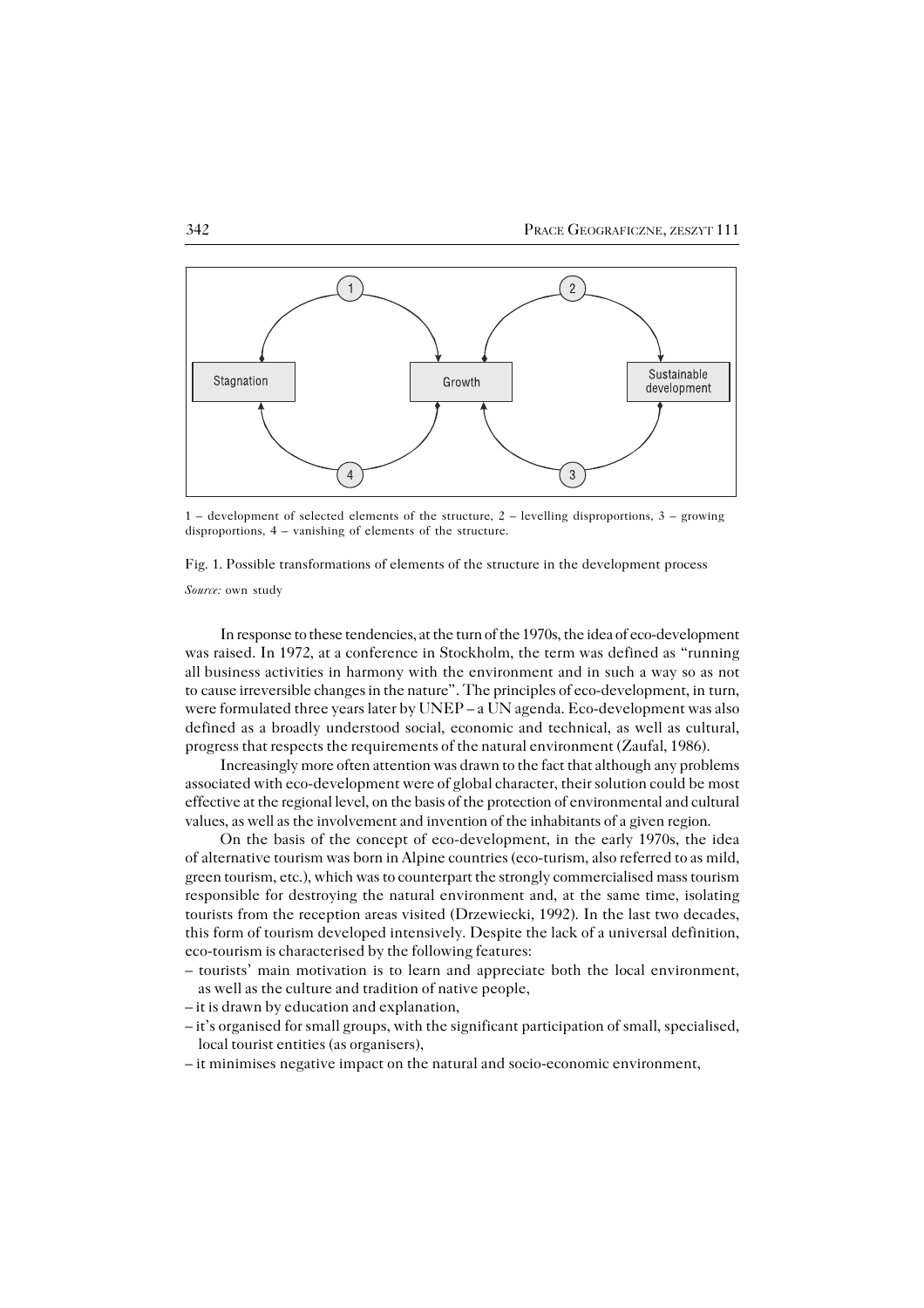– it protects natural areas through: generating profit for entities managing protected areas, creating alternative job opportunities and revenue for local communities, improving awareness of the necessity to protect culture and nature, both among tourists and the host communities (WTO,  $www<sup>1</sup>$ ).

Another step of the growing care for both our own quality of life and that of thefollowing generations was the establishment of the idea of sustainable development. This term is no longer limited to the socio−economic progress concerning respect for nature, as in the case of eco−development, but is much broader. Sustainable development reflects the condition of the dynamic balance of the broadly understood environment and harmony of all aspects of human life (from environmental, through social and economic). It is a development that respects all relevant elements to an equal extent (the environment, as well as the economic, spatial and spiritual needs of people). The objective of all social, economic, as well as functional−and−spatial transformation processes should always be mutual balance. Therefore, sustainable development is characterised by a holistic approach, expressed through the integration of needs brought upon by various areas of life. Orłowska (1997) stresses here that the term sustainable development does indeed mean the effects of the course of many unequal transformation processes that contribute to the development of a complex, multi−level system. Thus it seems obvious that the dynamic analysis of the entire (particular system) may point to the need for unequal development of particular elements in time and space.

There are many definitions of sustainable development. The term was first used in a report by International Union of Conservation of Nature (IUCN) in 1980. However, it came into popular use only after the publication in 1987 of the report *Our Common Future* by The World Commission on Environment and Development (established by the UN)<sup>2</sup>, under the supervision of Ms Bruntland. Sustainable development was defined therein as development in the process of which satisfying the needs of the modern generation will not limit the opportunities for satisfying the needs of following generations (Hunter, Green 1995). This very general definition gives rise to many developments – it points out that satisfying human needs and aspirations means equality/justice in accessing sources generating richness and the distribution of costs and benefits (social, political, and environmental), as a result of using such resources (Żabińska 2000). Nevertheless, the most popular definition of sustainable development is stresses the holistic approach to the issue. According to this definition, sustainable development is where the preservation of the productivity in the long−term (for future generations) does not endanger the existence of significant natural systems, the conservation of cultural values and preservation of bio−variability.

In 1992, at the UN Conference titled "Environment and Development" inRio de Janeiro, also referred to as the "Earth Summit", representatives from over 150 countries (including Poland) signed a declaration on the implementation of principles for sustainable development in their countries (Earth Charter). The methods for

<sup>1</sup> www.world−tourism.org/omt/sustainb/eco2002.htm

<sup>2</sup> WCED – The World Commission on Environment and Development, 1987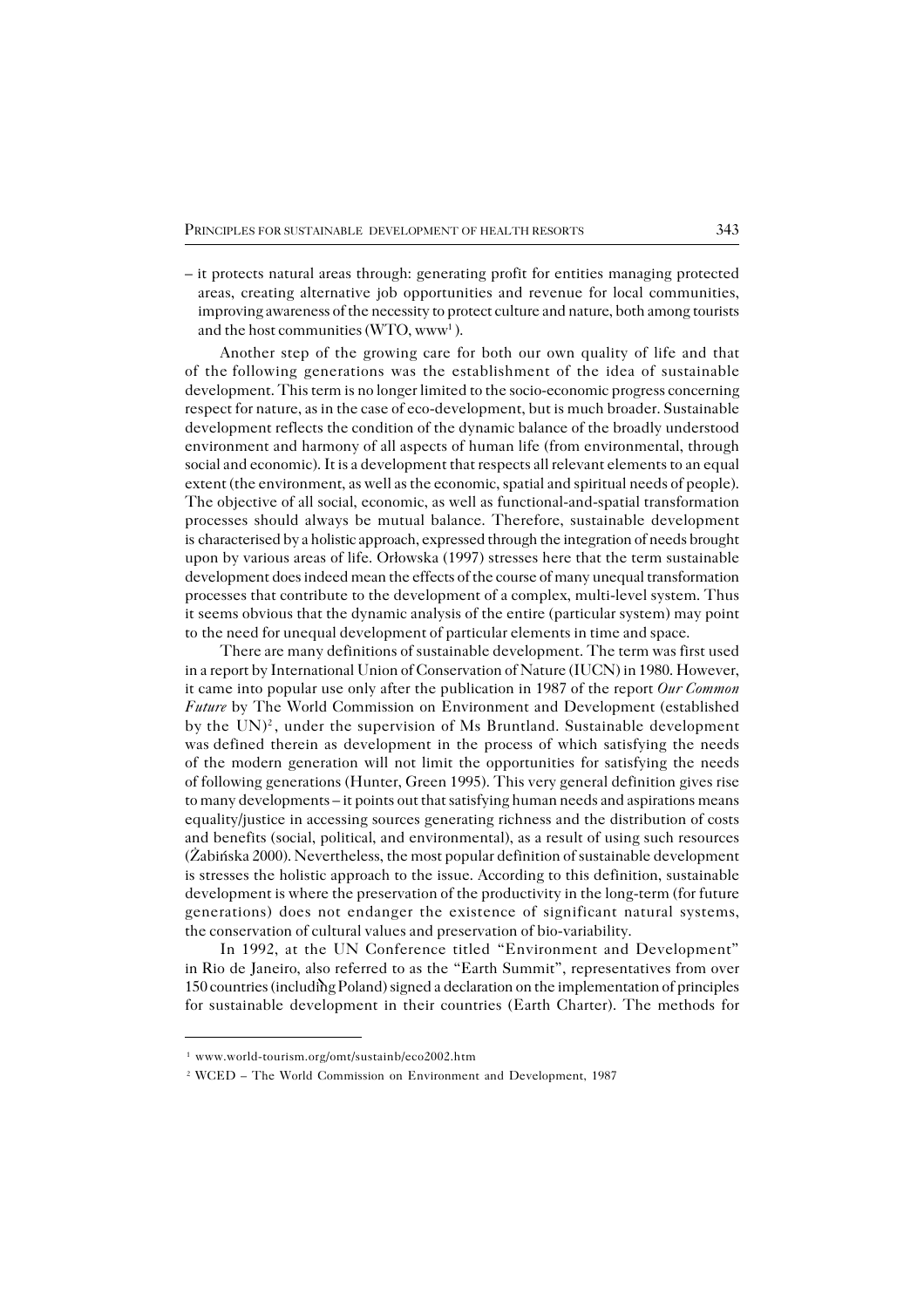

Fig. 2. Achievement of sustainable development through harmony of four orders: ecological, social, economic and spatial

*Source:* Kistowski M., Staszek W., 1999, *Poradnik do opracowania gminnego i powiatowego programu zrównoważonego rozwoju i ochrony środowiska*, Pomorski UW, Wydz. Ochr. Środ. i Rolnictwa, Gdańsk

the preparation and implementation of national, regional, local and industrial sustainable development programmes were provided in a special programme document, "Agenda 21". Sustainable development was defined therein as an evolutionary process of structural changes, directed at the improvement of the quality of life of all creatures both today and in the future. The aim of such development is, simultaneously, the achievement of four types of order: ecological, social, economic, and spatial (Fig. 2).

Sustainable development should ensure the long−lasting preservation of natural resources (water, air, soil, and biological variety) through integrating environmental protection with other areas of life (economic, social, spatial). Its supreme objective is not to limit the opportunities of economic development for future generations (Stabler 1997). Sustainable development is not just *protection*, it is also *conservation*, caring forwhat exists and preventing negative

changes, as well as *restoration*, or the elimination of damage and restoring distorted balance (Cremer and Eckert 1997, Council of Europe).

In Poland, provisions on the adoption of the sustainable development strategy are contained in many national documents, i.e. the Constitution, Spatial Management Law, and Environment Protection Law. Furthermore, Poland has signed a number of international conventions and declarations on environment protection, including aconvention related to Agenda 21, and the Convention of Aaehus (1998) "on access toinformation, social participation in decision making and access to justice in environmental cases".

Following the adoption in 1992 of Agenda 21, when the objective of sustainable development was widely approved, an important need (presented already at the first meeting of Commission for Sustainable Development<sup>3</sup>) was to set standards for measuring its progress in the environmental, economic, cultural, as well as many other areas of human activity. What was required was a complex set of indices as measurement tools. According to Borys (2001), what is especially important for the Polish index system of monitoring

<sup>3</sup> Commission for Sustainable Development (CSD)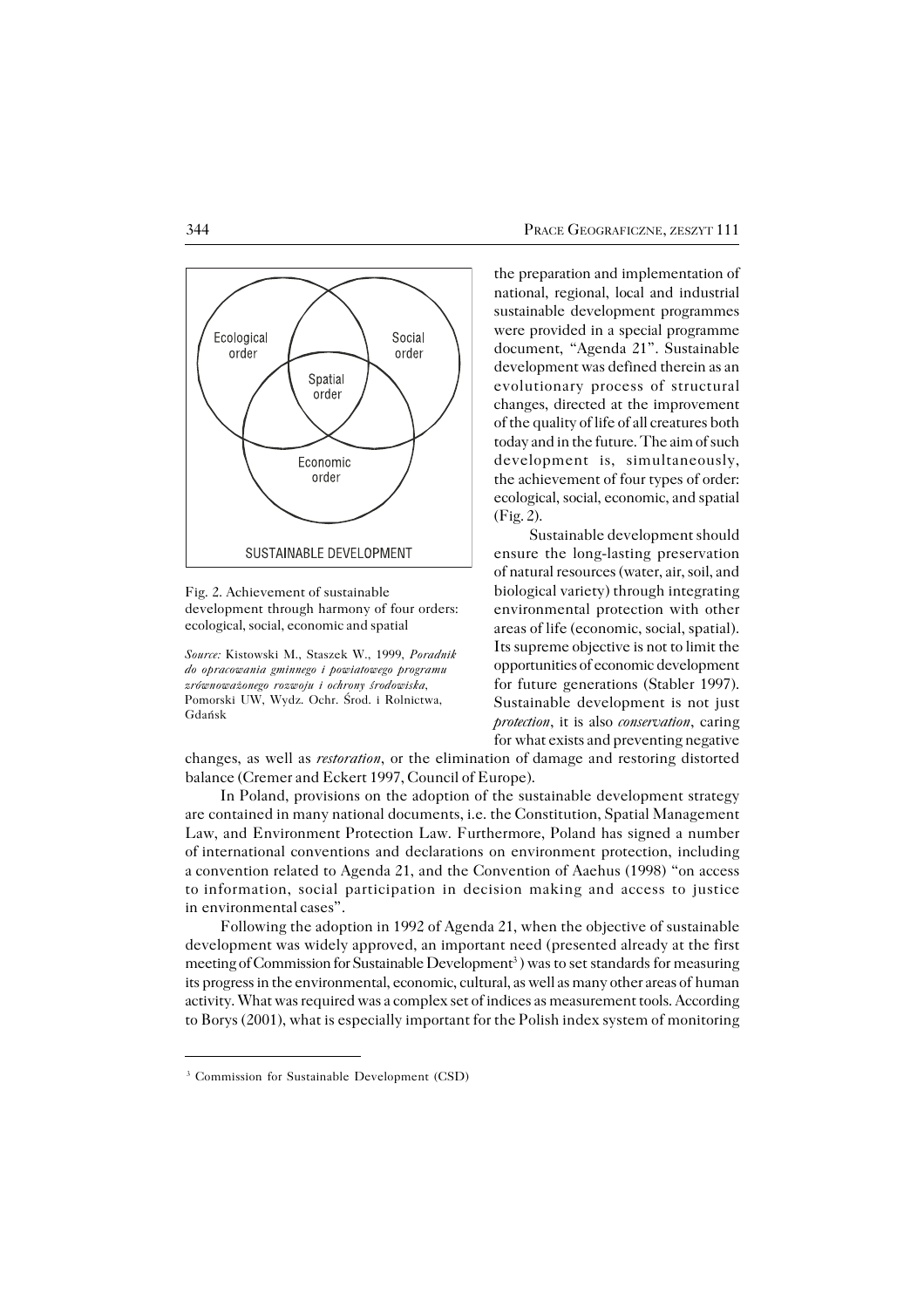sustainable development are the sets of rules adopted in: the World Charter of Nature (five rules), the Earth Charter (27 rules), the European Union (seven main principles), the national ecological policy II (12 principles) and the European network of cities with sustainable development (six principles – criteria).

The evolution of the concept of sustainable tourism occurred almost simultaneously with the evolution of the idea of sustainable development. Proposals for the application of the principles of sustainable development in the tourist industry appeared in world literature at the turn of the 1990s, mainly due to American authors (Krippendorf et al. 1988, Inskeep 1991, Bramwell and Lane 1993, Goodall and Stabler 1994, Murphy 1994, Hunter and Green 1995). In 1988, the WTO (World Tourism Organization) defined principles for the development of sustainable tourism, clearly dividing them from the assumptions (ideas) of eco−tourism. Sustainable tourism should lead to the "management of all resources in such a way so as to satisfy economic, social and aesthetic needs, with simultaneous observation of cultural integrity, basic ecological processes, as well as biological variability and continuity" (WTO 1988; Tourism Canada 1990; Cremer and Eckert 1997, Council of Europe). While the term eco−tourism only refers to a certain segment of tourism, principles for sustainability should be applied inall forms and types of tourist activity, both conventional and alternative. Therefore, it is a mistake of some authors to identify the term *sustainable tourism* with eco−tourism.

## **2. Principles for the sustainable development of spas**

Principles forming the basis for sustainable development of tourism may also belargely referred to the development of spas. On the one hand, these result from a broader trend of the general concept of sustainable development, referring to all regions and areas of economy, including spas and preventive measures or treatment offered there. On the other hand, spas form one type of tourist location and thus are subject to similar rules, which, however, require a more detailed specification.

C. Hunter (1997), referring to four main concepts in the interpretation of sustainable development, considering its position and characteristic features, enlists four possible approaches to tourism development (Tab. 1).

As for spas, the most appropriate approach seems to be approach  $No. 3$  on the strong position of sustainable development and tourism oriented at the environment. Within this approach, when making decisions that shape the tourism system – the environment and its conditions become the supreme value. This points not only to development ofthe most appropriate forms of tourism for a particular area and/or division of the area into zones limiting access to certain places, but also harmonious co−operation with other economic sectors significant to the location, instead of competing with them and striving for the elimination thereof.

Another problem is the orientation on tourism development, presently existing inmany communes and regions, perceived as a "miraculous" method for the sustainable development of every area and the quick solution of the economic problems of local communities. Tourism may indeed form a driving force for the economy of a particular region, yet it is necessary to observe appropriate proportions between tourism and other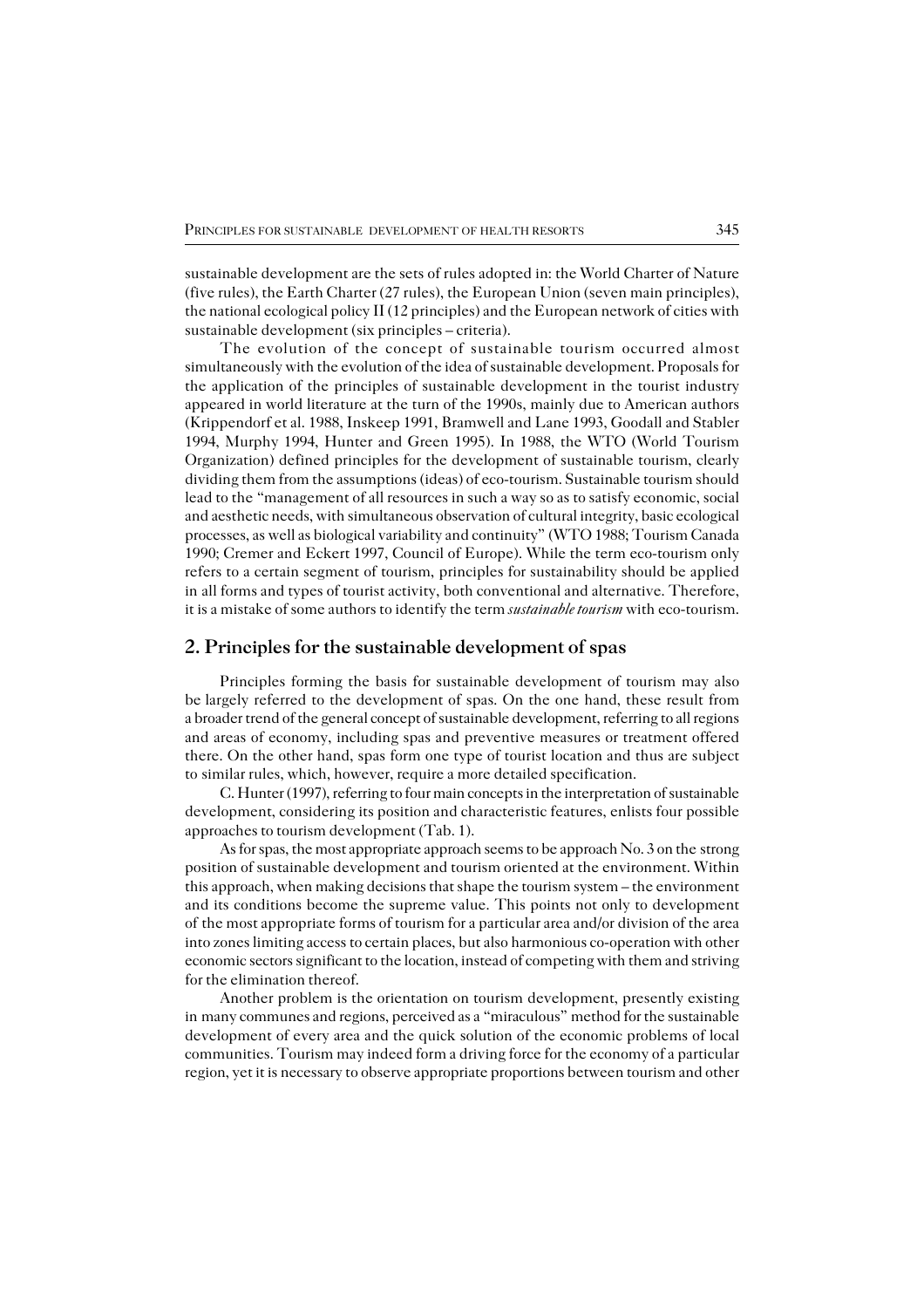| Tourism development               | Position<br>of sustainable tourism | Concept                                                                                |  |
|-----------------------------------|------------------------------------|----------------------------------------------------------------------------------------|--|
| Dominating tourism                | very weak                          | anthropocentric and utilitarian, orientated<br>on growth and exploitation of resources |  |
| Product orientated<br>tourism     | weak                               | anthropocentric and utilitarian,<br>but resources protecting                           |  |
| Environment orientated<br>tourism | strong                             | (eco)systems prospect,<br>protection of natural resources                              |  |
| Hardly seen tourism               | very strong                        | bioethical and eco-centric,<br>minimal use of natural resources                        |  |

Tab. 1. Concepts of tourism development according to Hunter

*Source*: own study based on: Hunter C., 1997, Sustainable tourism as an Adaptive Paradigm, Annals of Tourism Research, Vol. 24, No. 4

forms of economic activity of the inhabitants (Strzembicki 2000), e.g. health resort function. Distorting such balance for the benefit of "mono−culture" of the tourist function, with the simultaneous limitation of specific economic forms for particular regions (often traditional and unique), as a consequence deprives the offer of relaxation in spas of many significant advantages and may, in turn, cause a change in the preferences of many hitherto fans of such tourism. Another dangerous factor is the interpretation of sustainable tourism where eco−tourism or alternative tourism are perceived as the only tools for managing the environment, merely assuming that these form a simple and effective method for solving the problem of tourism development in general (after Żabińska: Hunter and Green 1995, Kamieniecka 1996, Dąbrowski 1999).

In more detail, general principles for sustainable development of locations and regions performing tourist and/or health resort function may be defined as follows: – securing environmental resources of spas (both environmental and cultural components)

- that form the basis for tourism development (Pigram 1990, Cater and Goodall 1992, Cater 1993), especially those precious for the development of health resort function (raw materials – mineral waters, gases and peloids, healing topo−climate, flora), against excessive use and destruction – avoidance of the long−term costs of ecological and cultural damage;
- sustainable use of natural, social and cultural resources that give meaning to long−term economic activities;
- allowing changes in the natural landscape of spas to the limits of the natural absorbance of the eco−system, as well as changes in local and regional culture (under the influence of tourism) in the scope enhancing the quality of life of the local community and not endangering its national and cultural identity<sup>4</sup> (Strzembicki 2000);

<sup>4</sup> the assumption of no changes to the traditional character of natural and cultural landscapes is unrealistic (Strzembicki 2000).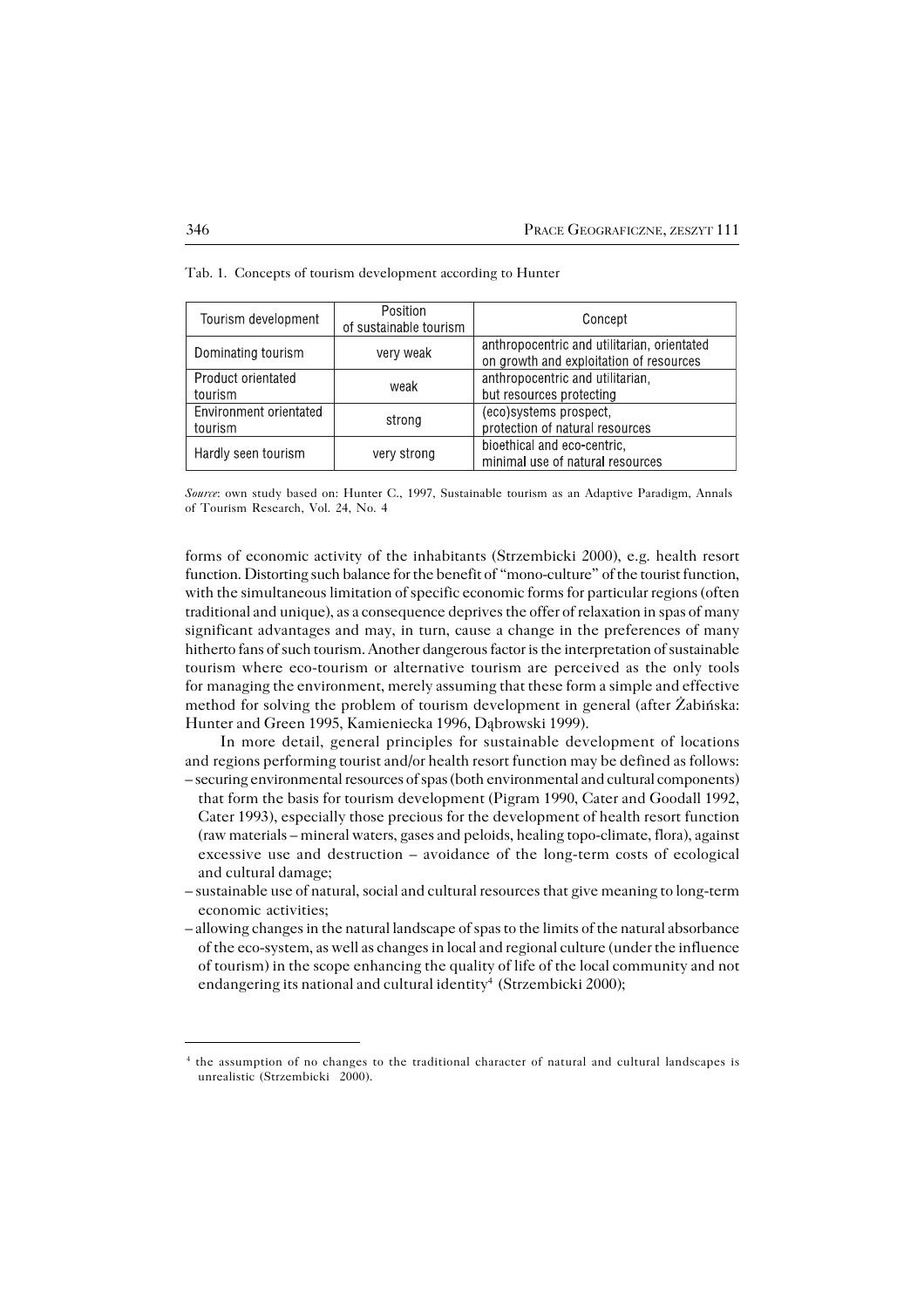- sustaining and promoting environmental, social and cultural variability through increasing sensitivity concerning the conservation of such values, both globally and locally;
- encouraging and promoting a healthy and active lifestyle, in harmony with the nature (International Conference on Biodiversity and Tourism, Berlin, 1997), to which spas are specially predisposed.

In the environmental aspect, principles of the sustainable development of locations and regions with tourist and/or health resort function are as follows:

– development of these functions achieved with the smaller consumption of non−renewable resources and less stress to the natural environment (Muller 1994);

– monitoring changes in the health resort environment;

- the complementary, not substitutive, character of tourist and health resort locations as concerns natural resources;
- respecting limitations resulting from environmental protection, or:– allowing for actions with a significant impact on the natural environment of spas, only in the case of a scientifically confirmed (evidenced) certainty that such activities will not bring negative effects,
- utilising resources in such a way so as not to decrease the quality of environment to the set limits,
- correcting any damages and levelling each loss in the environment of spas in line with the PP ("polluter pay") principle.

Minimising costs of the consumption of environmental resources should be the fundamental criterion for evaluating the quality of decisions referring to the environment and its use. Otherwise, we will be dealing with bio-economic ineffectiveness (Steele 1995). The costs of consumption of environmental resources should also be taken into consideration as concerns economic loss and benefit analysis (Fig. 3). In turn, if there are any social benefits to the inhabitants of spas, not directly related to tourist or health resort services, they should also participate in the costs of the conservation of treatment and tourist values of the natural environment.

In the social aspect, sustainable development principles of locations and regions with tourist and/or health resort function indicate:

- satisfactory fulfilment of the needs of health resort patients and tourists, yet only in the manner leading to improvement of (quality) standards of the host community, both in the short and long terms;
- development of the tourist industry in spas, with the assumption that it will serve to render the stay of patients more attractive and to satisfy the needs of the host community;
- involvement of health resort local communities in the process of sustaining the development of towns;
- solving conflicts caused by conflicting interests through consulting all stakeholders;
- employment of the local community in tourism and health resort treatment, as well as complementary areas of economy, training;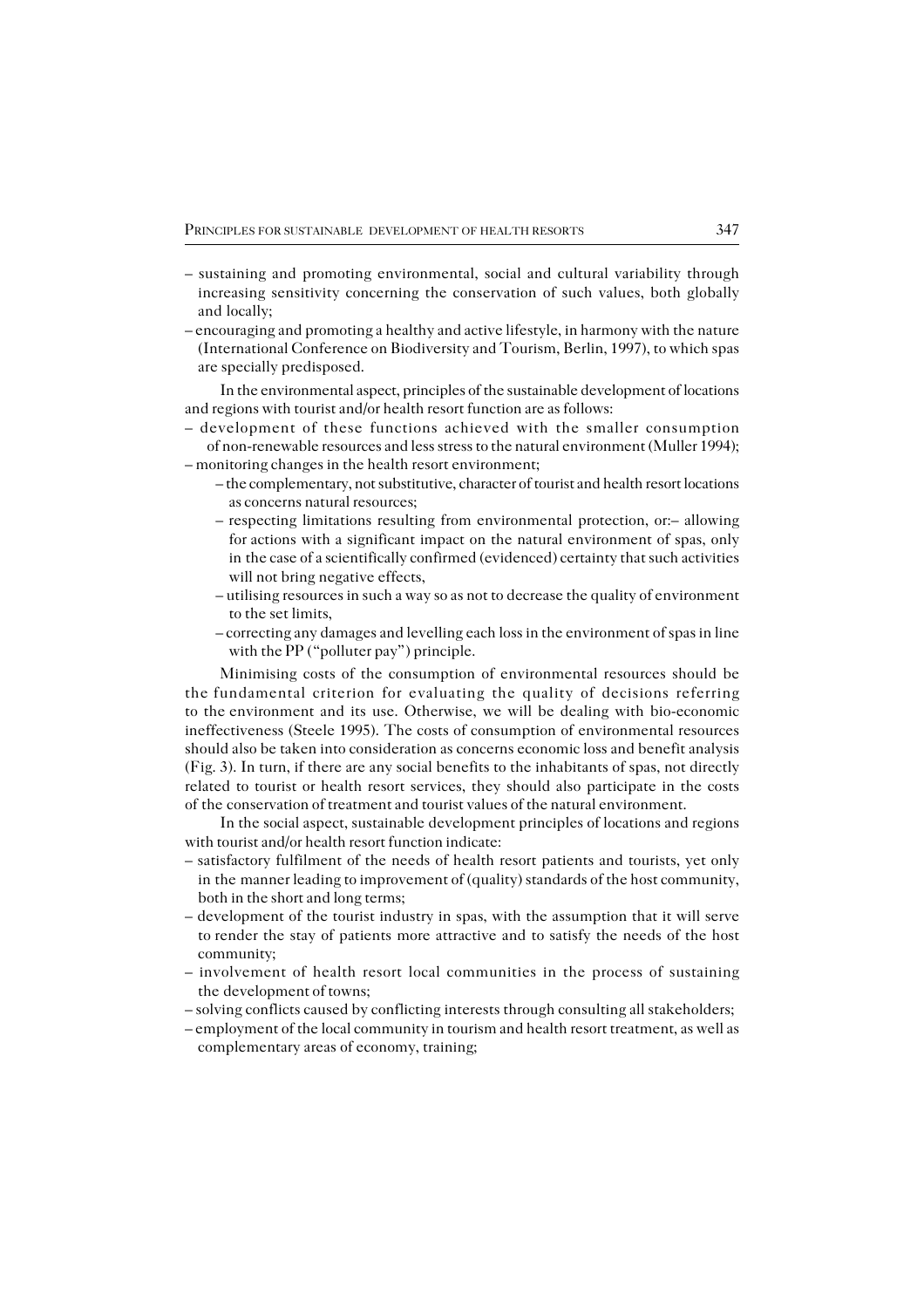

MP – maximum profit, MBS – maximum benefits from sustainability condition, CP – critical point (total cost = total revenue), TD – total degradation of resources

Fig. 3. Bio−economic model of benefits resulting from sustainability condition as applied to tourist use of resources.

*Source:* Goodall B., Stabler M.J., 1997, Principles Influencing the Determination of Environmental Standards for Sustainable Tourism [in:] Tourism and sustainability, Stabler M. J. (red.), CAB International, Wallingford

- responsible marketing of tourist and health resort services and attractions (full, concrete and reliable information), leading to increased awareness of the community and improvement of economic effects of health resort operation;
- running regular opinion polls (patients, tourists and inhabitants).

In the economic aspect, sustainable development principles of locations and regions with tourist and/or health resort function are as follows:

- ensuring mutual benefits to all systems co−operating in tourist and health resort economy, both economic and social;
- supporting local health resort economy;
- effective use of the capacities of all facilities, including mainly accommodation and the gastronomic base; in practice this may indicate a decrease in reception capacity through discouraging the construction of large facilities for the benefit of small, more profitable ones (Strzembicki 2000);
- profitability of entities operating on a particular market, necessary for the development of the region. What is recommended is the significant support of the state in the implementation phase of sustainable development principles, especially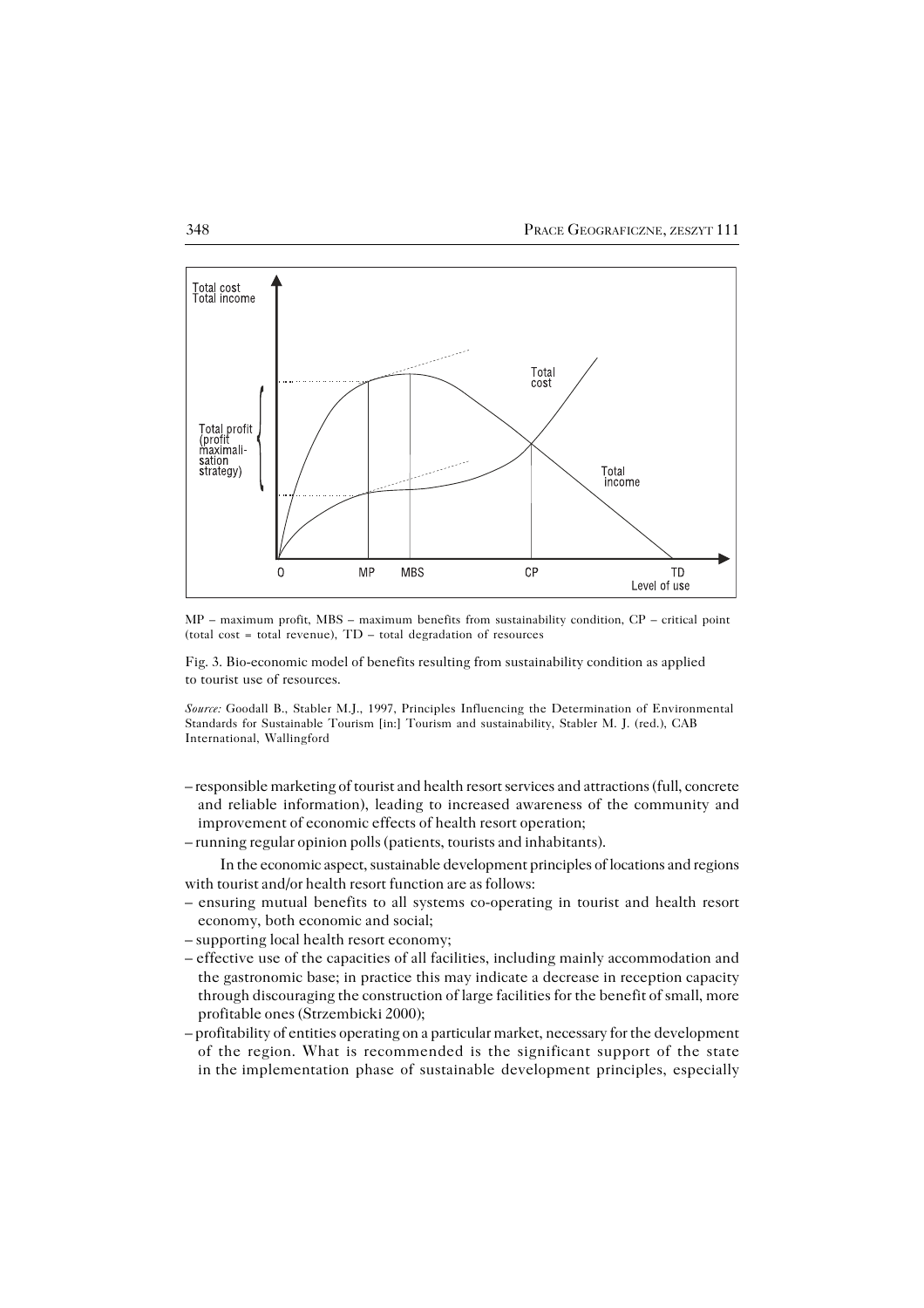as regards ecological investments in the infrastructure and training system (Jędrzejczyk 1995);

– promoting sustainable production and consumption models, or establishment and offering such health resort and tourist product (service package) that would stimulates tourists' needs and motivations characteristic of sustainable tourism, i.e. change of the principle of the task (offer) subject to the needs of buyers, or the rule of the market, to the principle of searching for buyers for the product created in line with the concept of sustainable tourism (Strzembicki 2000).

From the economic point of view presented by Prof. Pajda (1997), the implementation of eco-tourism is brought down to the establishment of such economic system, which prefers selected areas of activity within the economic system, assuming operation towards sustainable development. Although such approach is definitely correct as concerns the economic aspect of the sustainable development of spas (and other locations), it seems too narrow and unsatisfactory for the implementation of the concept of sustainable development in general.

In practice, the above−cited principles of sustainable development of locations and regions with tourist and/or health resort function are brought down to the following (cf. Tab. 2):

- reduction in technologies and products that are unfriendly to the environment, as well as avoiding depletion of natural resources consumed by the former,
- limitation of vehicle access to selected areas (in the case of spas to Zone A), as well as activities leading to a decrease in the frequency of vehicle use by patients and tourists at a particular health resort – proposing other means of transport, such as bicycles, horses (carts), electrical−driven vehicles and organised walking tours. Apart from limiting traffic fumes and crowding on local roads, another effect is the opportunity for locals to gain additional profit (renting offices, organisation);
- offering patients and tourists an appropriate programme for spending their free time – promoting the concept of relaxation based on sustainable development principles;
- recognition of the limits of the capacity (absorbance) of various resources and health resort areas;
- reduction of the negative impact of tourism on the environment e.g. through controlling the low emission into the atmosphere and waste treatment, as well as encouraging environmentally friendly forms of tourist activity and transport;
- reduction in the quantity of waste and excessive consumption, e.g. through improving the management of potable water resources and recycling glass, metal, paper and plastic;
- integrating the development of tourism and health resort treatment with spatial management in order to evaluate the potential impact of new investments and resources gathered for such development;
- application of such (pro−ecological) management systems and strategies influencing the improvement of current local government activities (e.g. evaluation of benefits and damage to the environment);
- support and involvement of local entrepreneurs and investors in pro−ecological activities;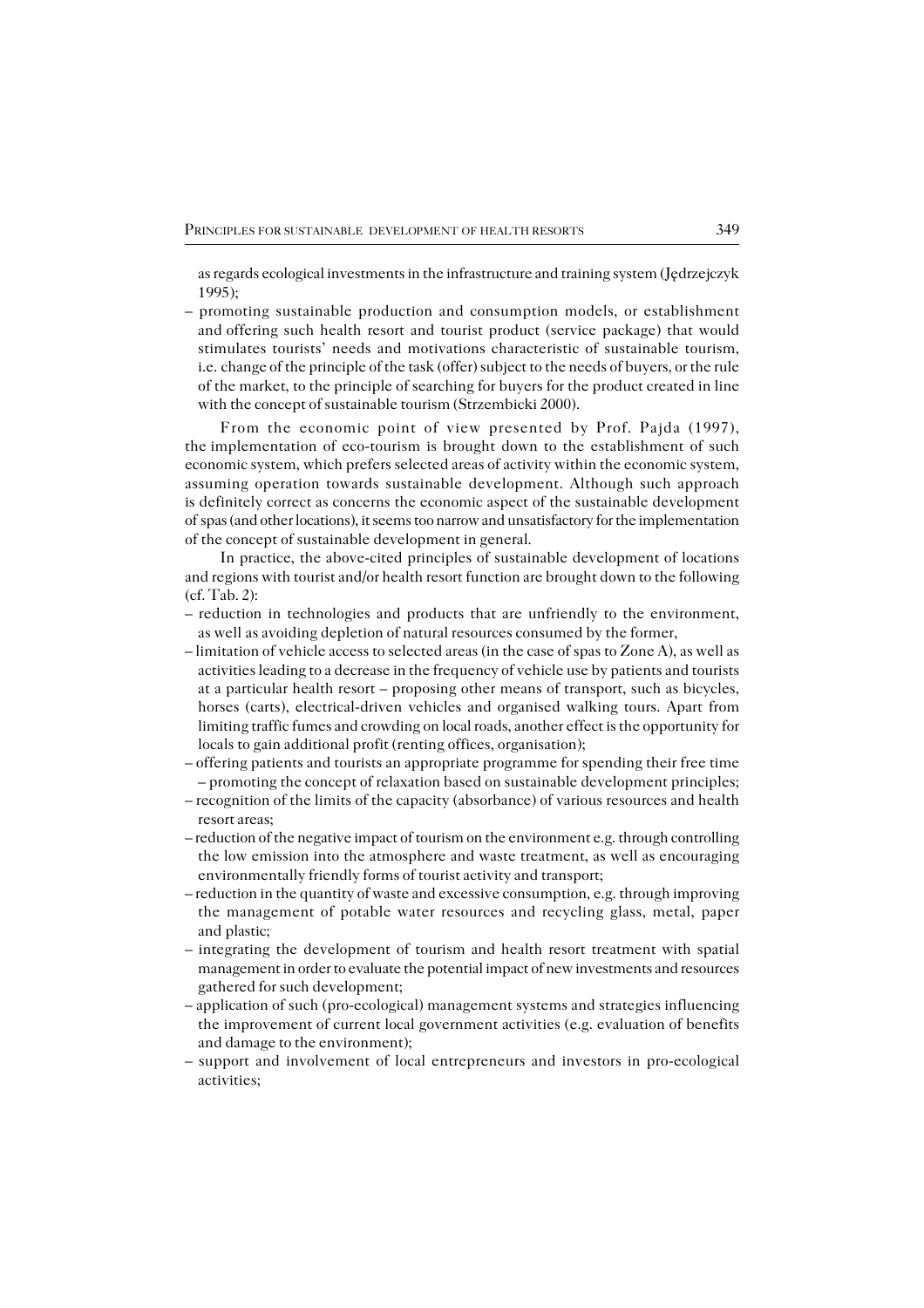| Features\ Activities | Dwelling                                                    | Rest                                                            | Education                                         | Mobility                                                       |
|----------------------|-------------------------------------------------------------|-----------------------------------------------------------------|---------------------------------------------------|----------------------------------------------------------------|
| Dematerialization    | economical (optimum)<br>use of space and materials *        | experiencing and shaping<br>instead of "consuming" *            | interdisciplinary thinking                        | avail oneself of organizational<br>opportunities (car sharing) |
| <b>Naturalness</b>   | use of natural materials in<br>constructions                | contact with nature in its<br>direct variability*               | deepening ecological<br>knowledge *               | promotion of pedestrian<br>(no motor-driven) ccessibility*     |
| Rate reduction       | use of long-lasting<br>household equipment                  | satisfaction instead of stress<br>felt due to wasting of time * | education in groups *                             | spatial proximity not replaced<br>by that of time *            |
| Proximity            | proximity of work place, shops<br>schools, recreation areas | rather close to residential<br>area than far of it *            | teaching in the regional<br>experience context    | preferring close travel aims                                   |
| Variability          | flexible use of rooms *                                     | recreation differentiated<br>according the variable needs*      | rather skills teaching<br>than that of profession | promotion of various transport<br>and ways of traffic          |
| <b>I</b> dentity     | creating individual style and<br>character of place *       | self-supplying as the<br>creative rest activity                 | individually planned<br>education process         | moving aims of individual<br>mobility towards residential are  |
| Creativity           | establishing parks for active<br>recreation *               | safe rest and recreation                                        | shaping consciousness<br>and promoting creativity | developing individual mobility<br>within the collectivity      |
| Safety               | planning of the dwelling<br>zones free of noise*            | safe rest and recreation                                        | promotion of health<br>consciousness*             | safety more important<br>than the speed*                       |

*Source:* own study based on materials of the National Environment Protection Ministry of Austria, presented on meeting in Madrid, 1998.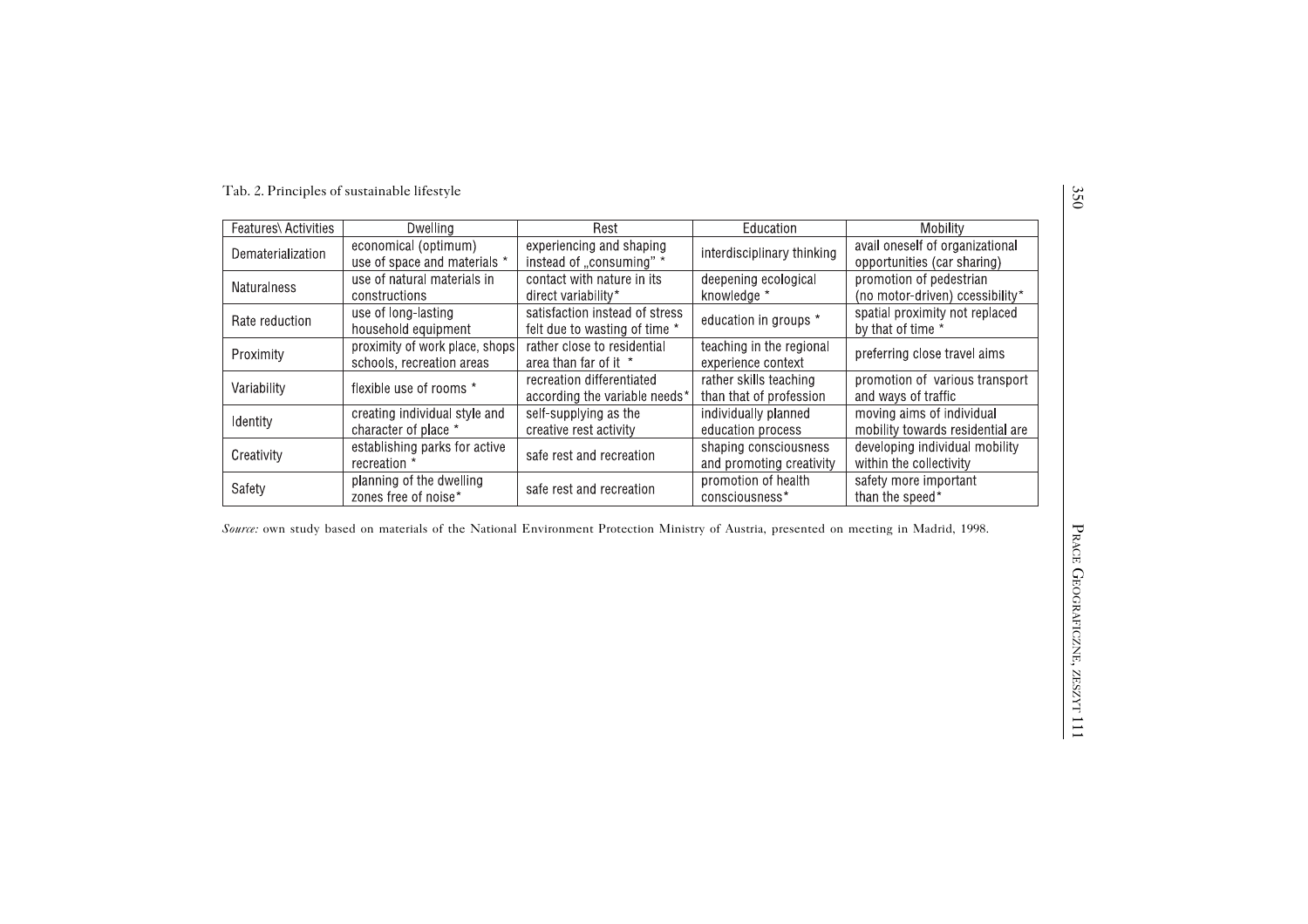- team actions co−operation with local and regional authorities and institutions;
- establishment of an atmosphere among all participants to the process of co−accountability for the sustainable development of spas.
- limiting the development of another phenomenon of suburb development, apart from motorisation – extensive forms of spatial management consuming vast open areas,
- introducing the monitoring and measurement of the effectiveness of sustaining development using stable assessment criteria and parameters. This requires defining the parameters, which indicate the achievement of predefined tasks, and indices of improvement in the conditions of the environment – in the part dependent on tourist industry – should be applied or are appropriate (Goodall, Stabler 1997).

Unfortunately, present global mega−trends indicate that, apart from dynamically growing motorisation, increasing consumption of energy and raw materials, and the growing production of waste, we can also envisage a dynamic growth in urbanisation by  $2010^5$ .

All the processes cited above and the related growth of the pace of living, cause an increase in the level of attractiveness of areas that are particularly valuable on an environmental level (i.e. national parks and protected areas, including spas) and thus the growing number of visitors. This brings about uncontrolled changes in thenatural environment. Most frequently, these involve damage to bio−variability (both quantitative and qualitative), air and water pollution, noise and crowding, as well as growing competitiveness in taking over decreasing (rare) resources (Stanners and Bourdeau 1995). Therefore, we cannot wait until damage to the environment, caused directly by tourist (health resort or other) activity, breaches the threshold of the irreversible. Tourist companies must change their operating method to a more environmentally friendly version. Those causing damage to the environment must bear not only restoration costs, but also those associated with the monitoring, which facilitates detection of threats and, thus, the earlier prevention of potential damage. The impact tourism has on the environment cannot be ignored. Generally, the PP principle should influence the cost of tourist and health resort services. This means that the value of a health resort product, or tourist product, should reflect the total social and environmental costs, including the costs of pollution elimination, resource usage, and costs of restoring degraded resources. Idealistically, the market price of a health resort (tourist) product should reflect the total costs of its creation and consumption.

Tourism, despite many efforts to improve its ecological image, is still an industry, which causes more problems to the natural environment than it solves. Many tourist activities still have a long way to go before attaining the sustainable level. It is necessary to transform tourism, pointing it in the direction of an industry globally responsible for the environment (Goodall 1996).

At the international scale, since 1991<sup>6</sup>, a growing understanding for sustainable tourism has been observed. In 1997, the UN Commission for Sustainable Development

<sup>&</sup>lt;sup>5</sup> UN conference in Istanbul of 1996 (final resolution).

<sup>6</sup> WTTC − World Travel and Tourism Council.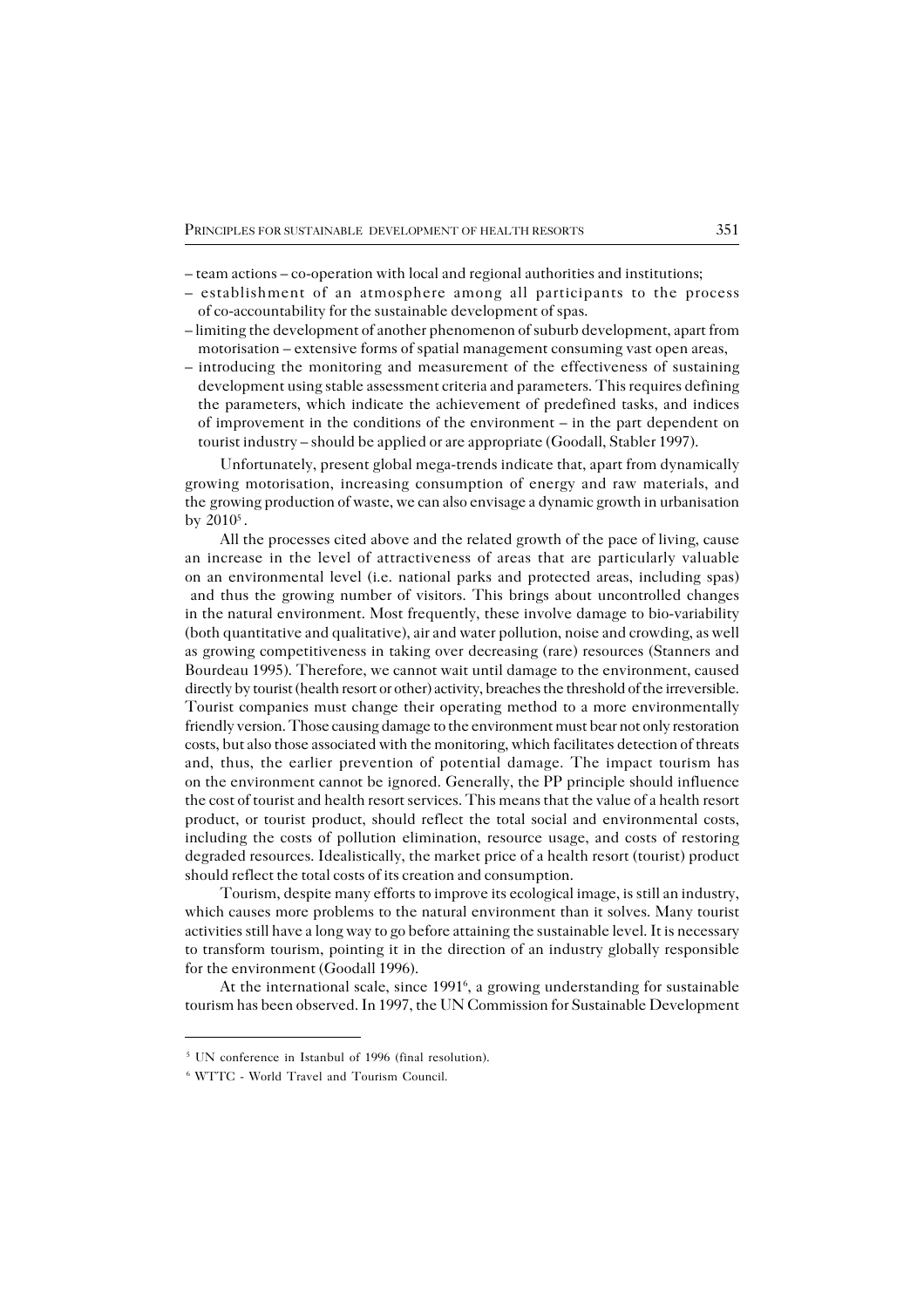(CSD) informed of a new international programme concerning sustainable tourism, oriented at practical action. The programme was to be prepared in co−operation with theWTO, UNEP and other institutions (Mirowski 2000). Despite this, there is still agreat gap between theory and the resulting principles on the one hand, and practice onthe other hand (Goodall, Stabler 1997). Therefore, the answer to the question of how to translate these principles into practice is one of the greater challenges for the modern world.

### **Conclusions**

At the time of growing conflicts between economic development and the protection of the environmental values of a state or region, increasingly more attention is given to the necessity of sustainable development. In the background, an important issue not yet popular in literature involves principles of such sustainable development as regards health resorts. Already nowadays, special climatic and landscape requirements, as well as stress imposed on environmental protection, renders spas potentially the closest locations to the sustainability model. When formulating principles for their sustainable development, even more so than in the case of tourist locations, the protection ofenvironmental values should be stressed, especially as concerns decisive values asconcerns the existence of a health resort. Therefore, the principle of protecting natural healing resources and the local bio−climate is an absolute prerequisite, and all other activities should be subject to this fundamental principle. In the case of mountain spas, it is also important to observe the principles of protecting land against unjustified anduncontrolled changes in its configuration. Underestimating this principle when designing and erecting buildings enhances degradation of the natural flow of underground waters, threat to the quality and quantity of mineral waters, shifts in great masses of soil, as well as rapid and dangerous waves of mountain streams.

However, protecting natural resources is not all that needs to be done. Apart from their healing properties, it is also important to ensure harmony between the environment on the one hand, and spatial management and resort operation on the other. Such a principle of adjusting human actions with the requirements of natural resource protection becomes increasingly more important, considering the growing phenomenon of a wish to escape from the side effects of modern civilisation, such as crowding, noise, pollution, aggression, lack of safety. Spas, to a greater extent than other tourist locations, should ensure conditions contradicting these problems. Therefore, another principle for the sustainable development of health resorts is the establishment of conditions for reducing crowds of people and vehicles, noise and pollution, as well as ensuring broadly understood safety.

The principles cited above should be specified in detail in reference to the specific conditions of particular spas, remembering that the environment in which health resorts exist is usually the most valuable and, at the same time, the most prone to degradation.

Spas, increasingly more often enriched with tourist function, may soon become generators of sustainable development in tourism. However, the unskilled connection of treatment and tourist functions may result in conflicts, and even threaten the sustainable development of such locations.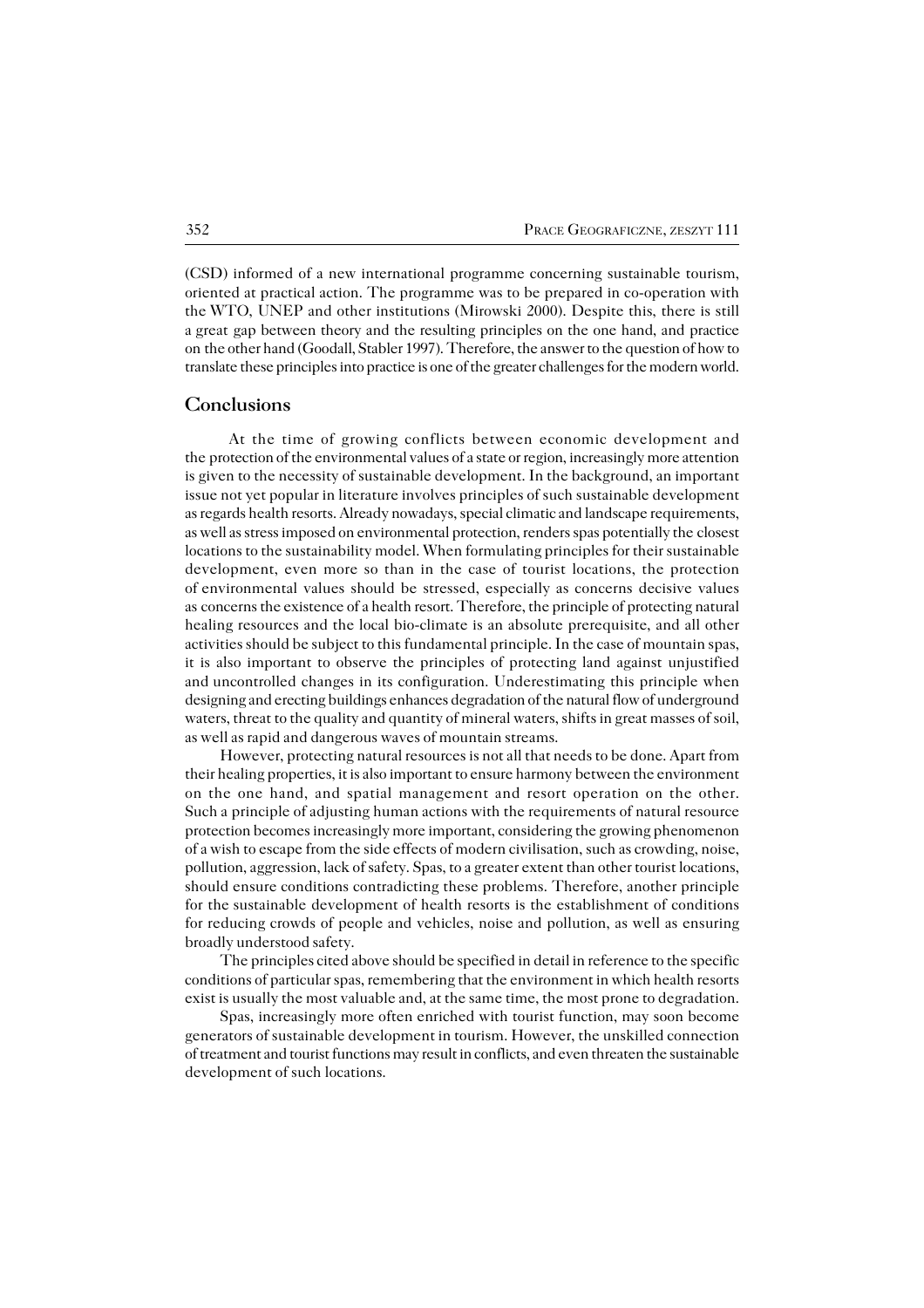#### **References**

*An Action Strategy for Sustainable Tourism Development: Globe'90*, 1990, Tourism Canada, Ottawa.

- Borys T., 2001, *System wskaźnikowej oceny zrównoważonego rozwoju krajowe i lokalne perspektywy*, Biul. Inf. Urzędu mieszk. i rozwoju miast, 13/14 (76/77), Warszawa.
- Bramwell B., Lane B., 1993, *Sustainable tourism: an evolving global approach*, Journal of Sustainable Tourism, no. 1 (1).
- Cater E., 1993, *Ecotourism in the Third World: problems for sustainable development*, Tourism Management, no. 14 (2).
- Cater E., Goodall B., 1992, *Must tourism destroy its resource base?,* [in:] S. R. Bowlby, A. M. Mannion (ed.), *Environmental Issues in the 1990s.*, John Wiley, Chichester.
- Cremer Ch., Eckert A., 1997, *Tourism & environment, Questions and Answers*, no.3, Council of Europe, Strasbourg.
- Drzewiecki M., 1992, *Wiejska przestrzeń rekreacyjna*, Inst. Turystyki, Warszawa.
- *Environmental Policy: How to Apply Economic Instruments*, 1991, Organization for Economic Cooperation and Development, Paris.
- Goodall B., 1996, *The limitations of environmental self−regulation: the case of the Guernsey hospitality industry*, paper presented at the International Conference on Integrating Economic and Environmental Planning in Islands and Small States, organised by the Islands and Small States Institute, Foundation for International Studies, University of Malta in collaboration with the Directorate of the Planning Authority, Valletta, Malta, 14−16 March.
- Goodall B., Stabler M.J., 1994, *Tourism−environment issues and approaches to their solution,* [in:] H. Voogd (ed.), *Issues in Environmental Planning*, European Research in Regional Science, vol. 4, London.
- Goodall B., Stabler M.J., 1997, *Principles Influencing the Determination of Environmental Standards for Sustainable Tourism,* [in:] M. J. Stabler (ed.), *Tourism and sustainability*, CAB International, Wallingford.
- Hunter C., Green H., 1995, *Tourism and the Environment: A Sustainable Relationship?,* Routledge, London.
- Hunter C., 1997, *Sustainable tourism as an Adaptive Paradigm*, Annals of Tourism Research, Vol. 24, No. 4.
- Inskeep E., 1991, *Tourism Planning: An Integrated and Sustainable Development Approach*, Van Nostrand Reinhold, Appendix A, New York.
- *International Conference on Biodiversity and Tourism*, 1997, Berlin.
- Jędrzejczyk I., 1995, *Ekologiczne wwarunkowania i funkcje turystyki*, "Śląsk", Katowice.
- Kistowski M., Staszek W., 1999, *Poradnik do opracowania gminnego i powiatowego programu zrównoważonego rozwoju i ochrony środowiska*, Pomorski UW, Wydz. Ochr. Środ. i Rolnictwa, Gdańsk.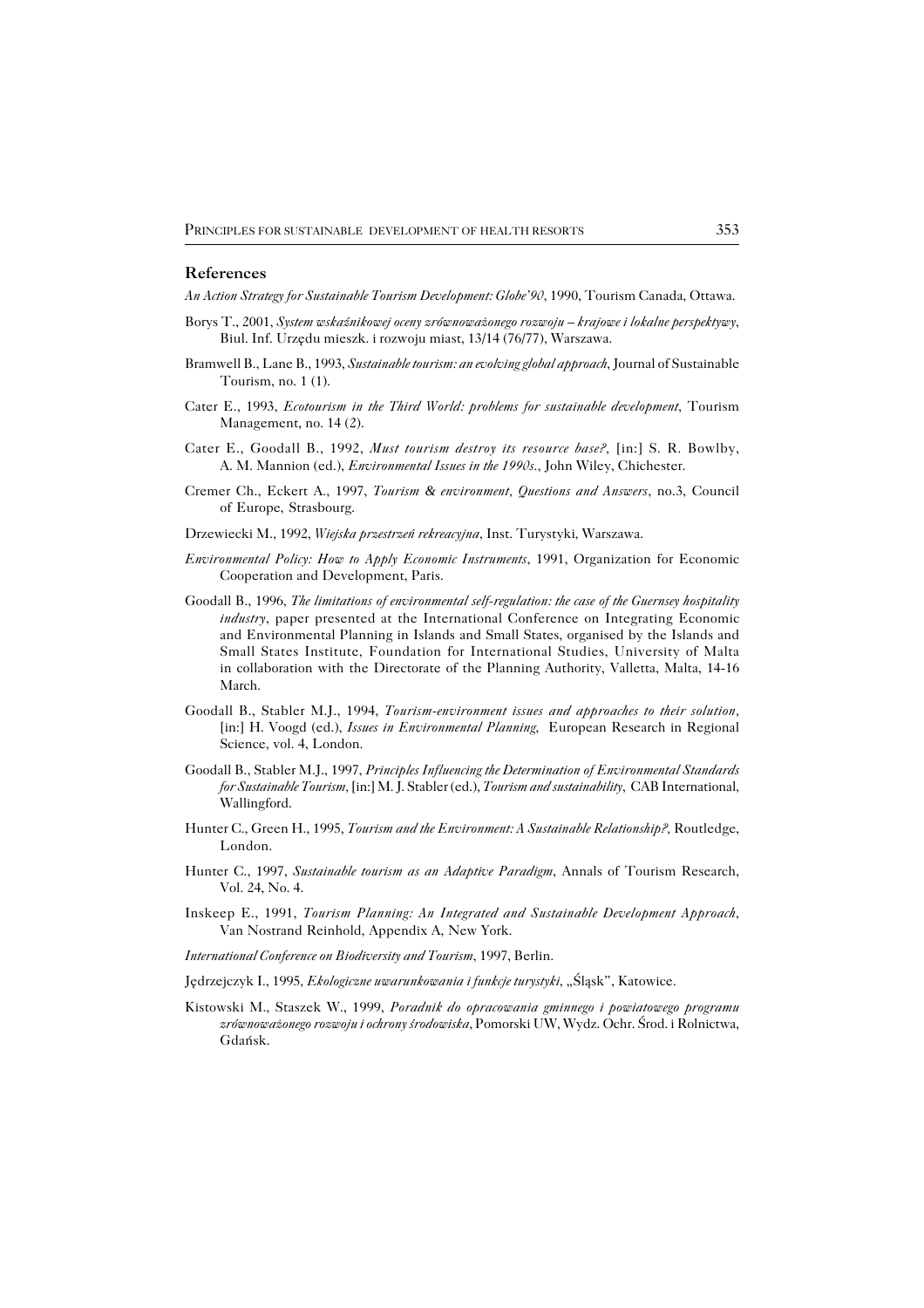- Krippendorf J., Zimmer P., Glauber H., 1988, *Fuer einen audern Tourismus*, Fischer Taschenbuch Verlag, Frankfurt.
- Mirowski W., 2000, *Gospodarka turystyczna a rozwój ekologicznie zrównoważony,* [w:] S. Bosiacki (red.), *Gospodarka turystyczna u progu XXI wieku*, AWF, Poznań.
- Muller H., 1994, *The thorny path to sustainable tourism development*, Journal of Sustainable Tourism, no. 2 (3).
- Murphy P.E., 1994, *Tourism and sustainable development,* [in:] W. Theobald (ed.), *Global Tourism: The Next Decade*, Butterworth−Heinemann, Oxford.
- Orłowska B., 1997, *Bazy danych, programy analizujące i sieci informatyczne jako środki realizacji rozwoju gmin*, Człowiek i Środowisko, 21, (2).
- Pajda R., 1997, *Warunki wdrażania ekorozwoju w układzie gmin,* [w:] *Scenariusze ekorozwoju*, Kraków.
- Pigram J., 1990, *Sustainable tourism: policy considerations*, Journal of Tourism Studies, no.1 (2).
- Stanners D., Bourdeau P., 1995, *Europe's Environment: The Dobris Assessment*, Office for Official Publications of the European Communities for the European Environment Agency, Luxembourg.
- Steele P., 1995, *Ecotourism: an economic analysis*, Journal of Sustainable Tourism, no. 3 (1).
- Strzembicki L., 2000, *Zrównoważony rozwój turystyki na obszarach przygranicznych*, mat. konf. *Możliwości i problemy rozwoju terenów przygranicznych poprzez turystykę,* Inst.Turystyki w Krakowie, Zakopane.
- *Tourism and sustainability*, 1997, Stabler M. J. (ed.), CAB International, Wallingford.
- Zaufal B., Białecka M., *1986, Ekorozwój szansą przetrwania cywilizacji*, Polski Klub Ekolog., Wyd. AGH, Kraków.
- Żabińska T., 2000, *Paradygmat turystyki zrównoważonej a problemy rozwoju turystki na obszarach chronionych,* [w:] S. Bosiacki (red.), *Gospodarka turystyczna u progu XXI wieku*, AWF, Poznań.

## **Zasady zrównoważonego rozwoju uzdrowisk**

## **Streszczenie**

Powstała na przełomie lat 60. i 70. idea ekorozwoju dała podstawę donarodzin koncepcji turystyki alternatywnej, w tym ekoturystyki, mającej być przeciwwagą dlasilnie skomercjalizowanej turystyki masowej, niszczącej środowisko naturalne i jednocześnie izolującej turystów od odwiedzanych rejonów recepcyjnych. Kolejnym krokiem na drodze rosnącej troski o jakość życia zarówno naszą jak i przyszłych pokoleń było powstanie idei zrównoważonego rozwoju (sustainable development), na której gruncie prawie równolegle ewoluowała koncepcja turystyki zrównoważonej (sustainable tourism). Zasady jej rozwoju zostały wyraźnie oddzielone przez WTO od założeń ekoturystyki, odnoszącej się jedynie do pewnego segmentu w obrębie